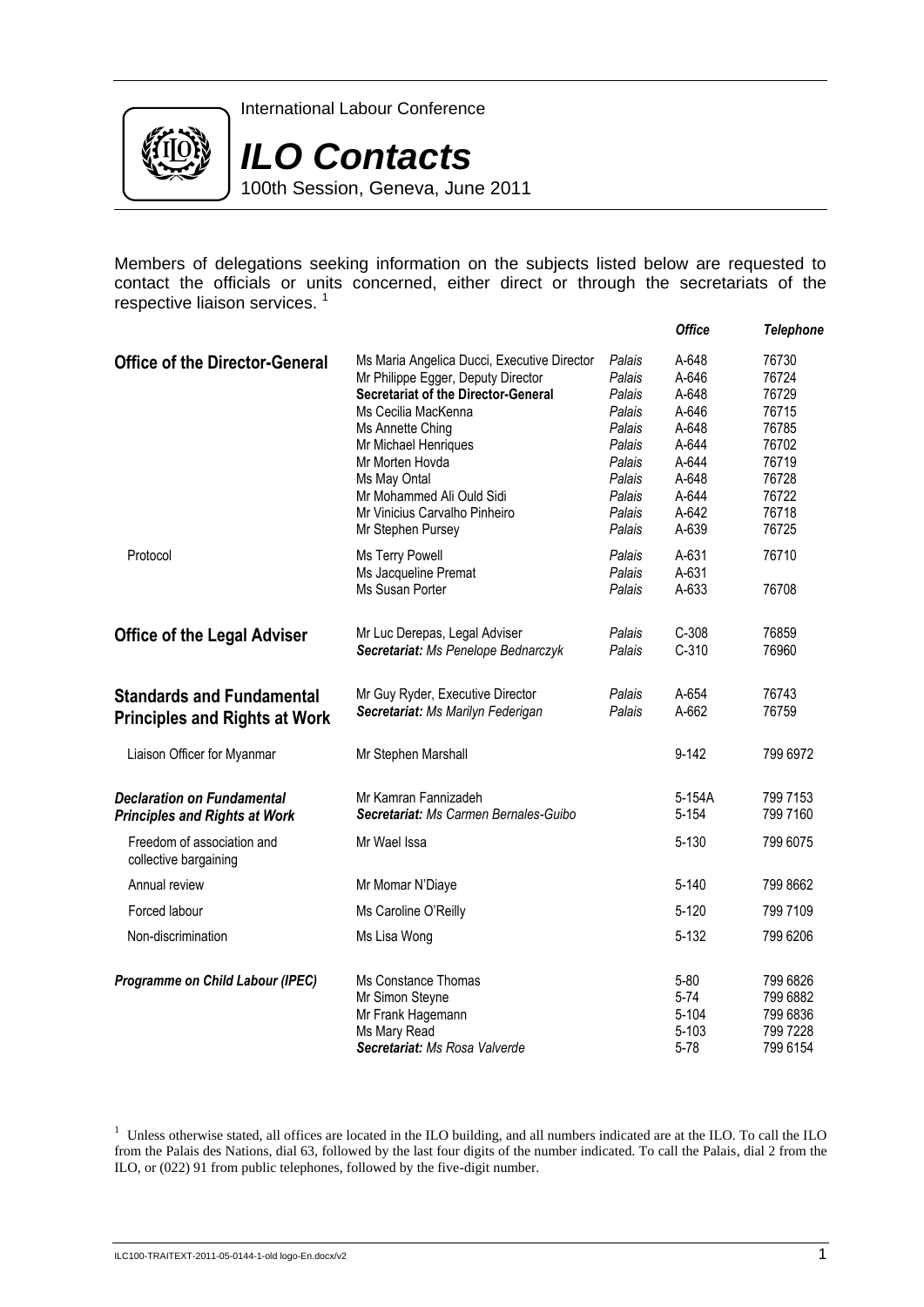|                                                                                      |                                                                                                       |        | <b>Office</b>                                         | <b>Telephone</b>                                         |
|--------------------------------------------------------------------------------------|-------------------------------------------------------------------------------------------------------|--------|-------------------------------------------------------|----------------------------------------------------------|
| <b>International Labour Standards</b>                                                | Ms Cleopatra Doumbia-Henry<br>Secretariat: Ms Mary Giacobino                                          |        | 6-154A<br>$6 - 154$                                   | 799 6503<br>799 6607                                     |
| Freedom of association                                                               | Ms Karen Curtis<br>Secretariat: Ms Yalile Rovira<br>Mr Horacio Guido<br>Mr Alberto Odero de Dios      |        | 6-93<br>6-95<br>$6 - 90$<br>$6 - 85$                  | 799 7090<br>799 7122<br>799 7048<br>799 7119             |
| Information on Conventions                                                           | Ms Tomi Kohiyama                                                                                      |        | $6 - 160$                                             | 799 8097                                                 |
| Standards policy                                                                     | Ms Monique Zarka-Martres                                                                              |        | $6 - 138$                                             | 799 7291                                                 |
| Child labour                                                                         | Ms Deepa Rishikesh                                                                                    |        | $6 - 115$                                             | 799 6039                                                 |
| Equality and non-discrimination                                                      | Ms Shauna Olney                                                                                       |        | 6-64                                                  | 799 8083                                                 |
| Forced labour                                                                        | Mr Alexander lafaev                                                                                   |        | $6 - 148$                                             | 799 6143                                                 |
| Indigenous peoples project                                                           | Mr Albert Barume                                                                                      |        | $6 - 74$                                              | 799 6859                                                 |
| Information and communication                                                        | Mr Eric Gravel<br>Ms Christiane Luebbe                                                                |        | $6 - 128$<br>$6 - 118$                                | 799 8235<br>799 7047                                     |
| <b>Employment</b>                                                                    | Mr José Manuel Salazar-Xirinachs, Executive Palais<br>Director                                        |        | A-656                                                 | 77309                                                    |
|                                                                                      | Secretariat: Ms Rowena Ferranco                                                                       | Palais | A-662                                                 | 76758                                                    |
| Global Jobs Pact                                                                     | Ms Claudia Coenjaerts                                                                                 |        | $11 - 20$                                             | 799 6434                                                 |
| Global Employment Agenda                                                             | Mr Duncan Campbell                                                                                    |        | $11 - 32$                                             | 799 6480                                                 |
| Trade                                                                                | Ms Marion Jansen                                                                                      |        | $8 - 74$                                              | 799 7504                                                 |
| Rural employment                                                                     | Ms Loretta De Luca                                                                                    |        | $8 - 73$                                              | 799 6696                                                 |
| Youth Employment                                                                     | Mr Gianni Rosas                                                                                       |        | $8 - 37$                                              | 799 7019                                                 |
| Crisis response and reconstruction<br>(Post-conflict and disaster)                   | Mr Alfredo Lazarte-Hoyle<br>Mr Donato Kiniger-Passigli                                                |        | $10 - 25$<br>$10 - 23$                                | 799 8822<br>799 6834                                     |
| Social finance                                                                       | Mr Craig Churchill                                                                                    |        | 10-59                                                 | 799 6242                                                 |
| Regional focal points:<br>Africa<br>Americas<br>Asia<br>Europe<br><b>Arab States</b> | Mr Gïrma Agune<br>Mr Peter Poschen<br>Ms Claudia Coenjaerts<br>Mr Gianni Rosas<br>Ms Azita Berar-Awad |        | 8-93<br>$11 - 42$<br>$11 - 20$<br>$11 - 06$<br>$8-48$ | 799 7295<br>799 6188<br>799 6634<br>799 6498<br>799 6906 |
| Documentation                                                                        | Ms Annette Schut                                                                                      | Palais | Galerie des<br>Pas Perdus                             | 799 7343                                                 |
| <b>Economic and Labour Market</b><br><b>Analysis Department</b>                      | Mr Moazam Mohmood                                                                                     |        | $8 - 36$                                              | 799 7076                                                 |
| Employment analysis and research                                                     | Ms Sandrine Cazes                                                                                     |        | $8 - 47$                                              | 799 7652                                                 |
| <b>Employment trends</b>                                                             | Mr Steve Kapsas                                                                                       |        | $8-24$                                                | 799 8065                                                 |
| <b>Employment Policy Department</b>                                                  | Ms Azita Berar-Awad                                                                                   |        | $8 - 50$                                              | 799 6906                                                 |
| Employment policy                                                                    | Mr Iyanatul Islam                                                                                     |        | $8 - 53$                                              | 799 7453                                                 |
| Employment-intensive<br>infrastructure investment                                    | Mr Terje Tessem                                                                                       |        | 10-69                                                 | 799 6408                                                 |
| Informal economy                                                                     | Ms Azita Berar-Awad                                                                                   |        | $8 - 50$                                              | 799 6906                                                 |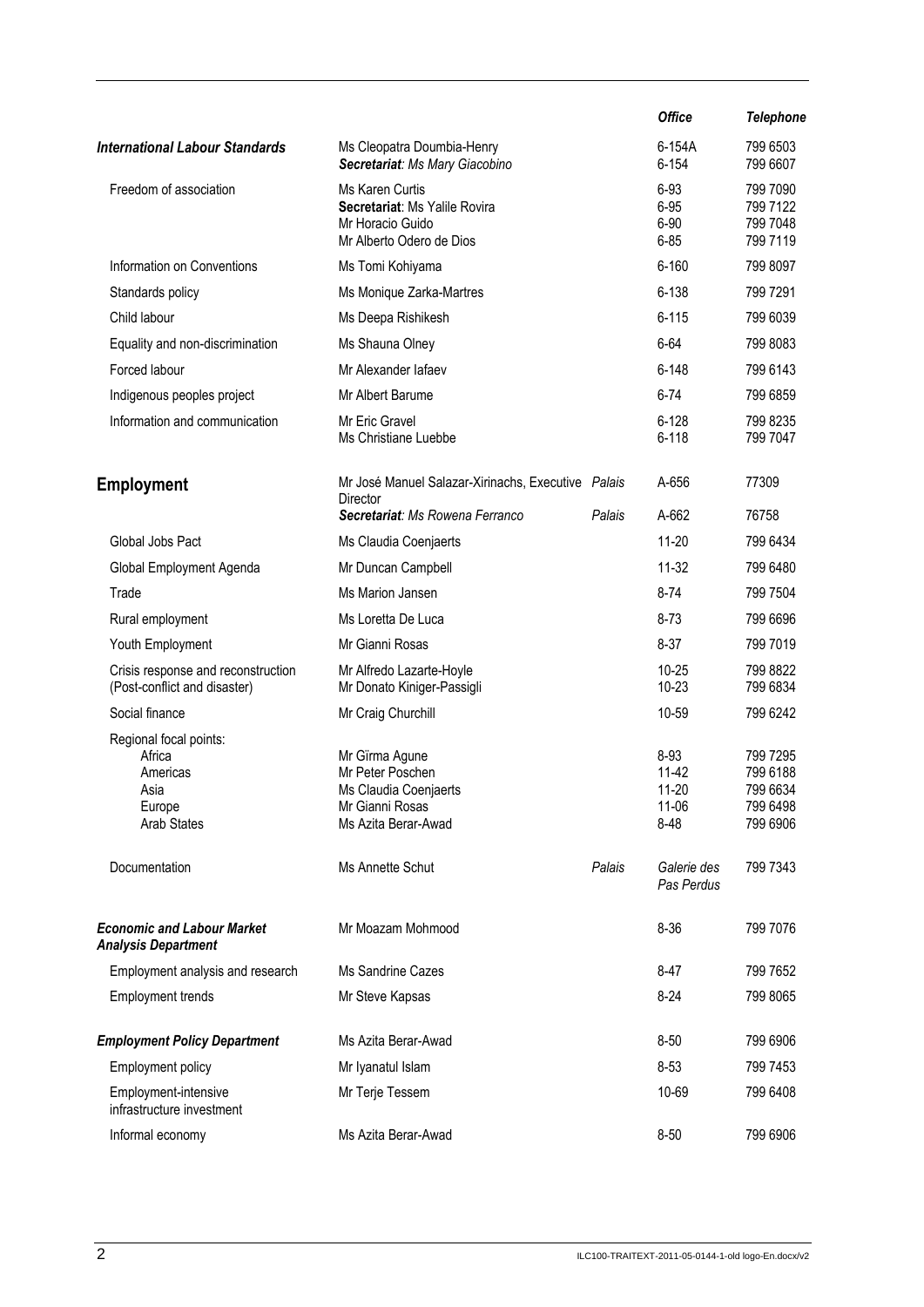|                                                                                                   |                                                                                                |                  | <b>Office</b>                                | <b>Telephone</b>                             |
|---------------------------------------------------------------------------------------------------|------------------------------------------------------------------------------------------------|------------------|----------------------------------------------|----------------------------------------------|
| <b>Skills Development and</b><br><b>Employability Department</b>                                  | Ms Christine Evans-Klock                                                                       |                  | $8 - 87$                                     | 799 7833                                     |
| Training policy                                                                                   | Mr Girma Agune                                                                                 |                  | 8-93                                         | 799 7295                                     |
| Disability policy                                                                                 | Ms Barbara Murray                                                                              |                  | $8 - 104$                                    | 799 6376                                     |
| <b>Employment services</b>                                                                        | Ms Donna Koeltz                                                                                |                  | $8 - 107$                                    | 799 7118                                     |
| <b>Job Creation and Enterprise</b><br><b>Development Department</b>                               | Mr Peter Poschen-Eiche                                                                         |                  | $11-43$                                      | 799 6188                                     |
| Small enterprise development                                                                      | Mr Markus Pilgrim                                                                              |                  | 11-46                                        | 799 6673                                     |
| Cooperative, local and<br>rural development                                                       | Ms Maria Elena Chavez                                                                          |                  | 11-19                                        | 799 7893                                     |
| Multinational enterprises                                                                         | Ms Ricarda McFalls                                                                             |                  | 10-56                                        | 799 8455                                     |
| Green jobs                                                                                        | Mr Cornelis van der Ree                                                                        |                  | $11-43$                                      | 799 6304                                     |
| Social protection                                                                                 | Mr Assane Diop, Executive Director<br>Secretariat: Ms Janet Pennington<br>Mr Michael Gautrey   | Palais<br>Palais | E-3012<br>A-662<br>$8 - 155$                 | 76746<br>76760<br>799 6295                   |
| Informal economy                                                                                  | Mr Philippe Marcadent                                                                          |                  | $9 - 147$                                    | 799 6685                                     |
| International migration<br>• Arab States<br>- Europe and CIS<br>- Latin America and the Caribbean | Ms Gloria de Pascual<br>Mr Patrick Taran<br>Mr Patrick Taran<br>Ms Gloria Moreno-Fontes        |                  | $7 - 54$<br>$7 - 46$<br>$7 - 46$<br>$7 - 38$ | 799 6226<br>799 8091<br>799 8091<br>799 7854 |
| ILO Programme on HIV/AIDS and<br>the World of Work                                                | Dr Sophie Kisting                                                                              |                  | $6 - 33$                                     | 799 6297                                     |
| <b>Social Security Department</b>                                                                 | Mr Michael Cichon                                                                              |                  | E-3012                                       | 799 6630                                     |
| Asia Desk                                                                                         | Mr Christian Jacquier                                                                          |                  | $9-6$                                        | 799 8056                                     |
| Africa Desk                                                                                       | Mr Tharcisse Nkanagu                                                                           |                  | $9 - 59$                                     | 799 6736                                     |
| Latin America Desk                                                                                | Mr Helmut Schwarzer                                                                            |                  | $9 - 66$                                     | 799 7619                                     |
| Europe Desk                                                                                       | Mr Wolfgang Scholz                                                                             |                  | $9 - 46$                                     | 799 6639                                     |
| Arab States Desk                                                                                  | Ms Ursula Kulke                                                                                |                  | $9 - 26$                                     | 799 7790                                     |
| <b>Labour Protection Department</b>                                                               | Mr François Eyraud                                                                             |                  | $7 - 82$                                     | 799 6240                                     |
| Conditions of work and employment                                                                 | Ms Manuela Tomei                                                                               | Palais           | $T-5$                                        | 76762                                        |
| Safety and health at work and<br>the environment                                                  | Mr Seiji Machida                                                                               |                  | $7 - 90$                                     | 799 6163                                     |
| International Occupational Safety and<br>Health Information Centre (CIS)                          | <b>Ms Annick Virot</b>                                                                         |                  | $7 - 85$                                     | 799 6830                                     |
| <b>Social Dialogue</b>                                                                            | Mr George Dragnich, Executive Director<br>Secretariat: Ms Evelyn Elsaesser<br>Mr Henrik Moller | Palais<br>Palais | A-658<br>A-662<br>9-139                      | 76750<br>76757<br>799 7952                   |
| Information                                                                                       | Ms Catherine Comte-Tiberghien                                                                  | Palais           | Galerie des<br>Pas Perdus                    | 799 8320                                     |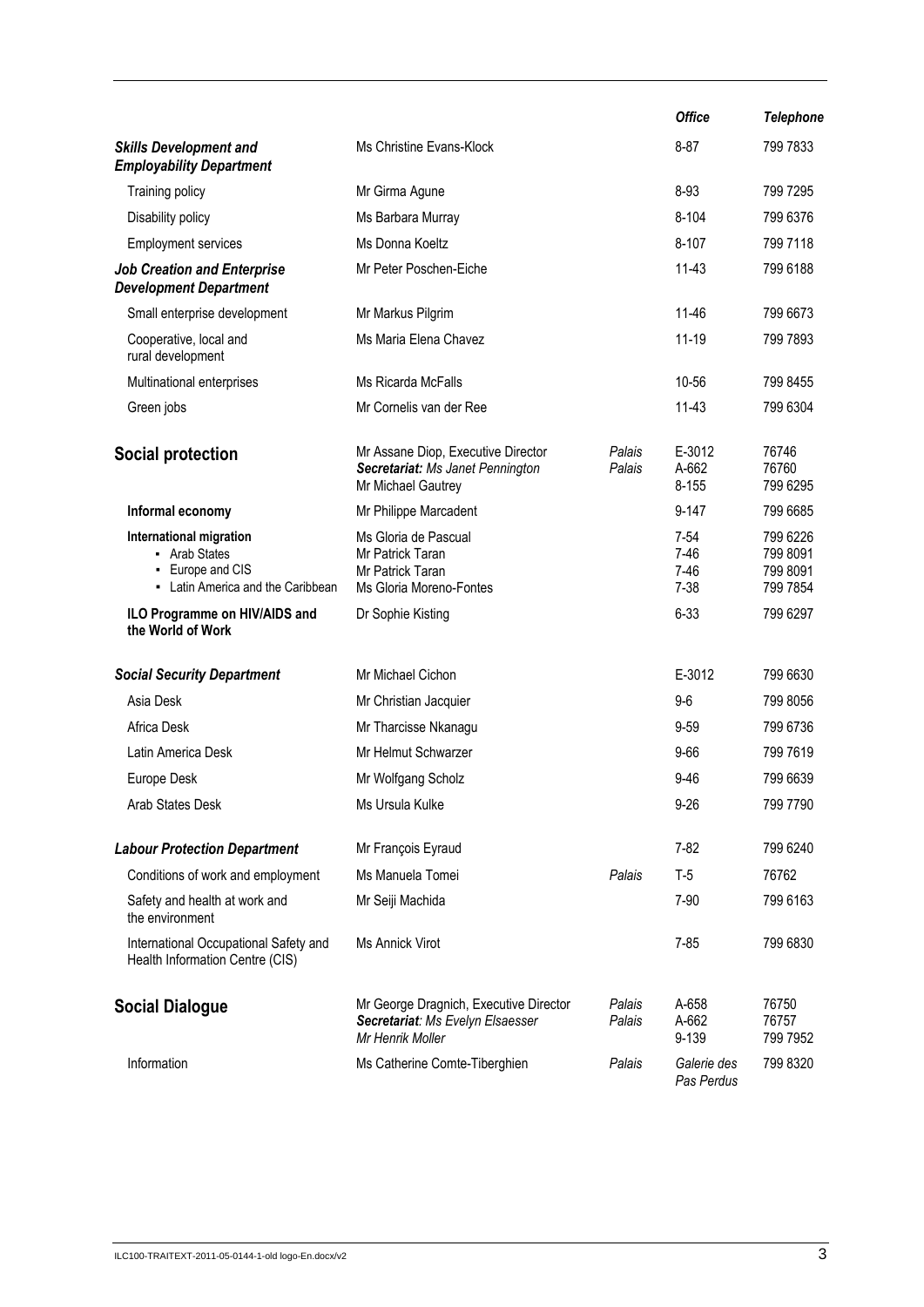|                                                                                                                                        |                                                                                                                                                                                                            |                                                                              | <b>Office</b>                                                                | <b>Telephone</b>                                                     |
|----------------------------------------------------------------------------------------------------------------------------------------|------------------------------------------------------------------------------------------------------------------------------------------------------------------------------------------------------------|------------------------------------------------------------------------------|------------------------------------------------------------------------------|----------------------------------------------------------------------|
| <b>Sectoral Activities Department</b>                                                                                                  | Ms Arlette van Leur<br>Secretariat: Ms Rosemary Fairley                                                                                                                                                    |                                                                              | $3 - 120$<br>$3 - 116$                                                       | 799 7938<br>799 6596                                                 |
| <b>Industrial and Employment</b><br><b>Relations Department</b>                                                                        | Mr Moussa Oumarou<br>Secretariat: Ms Jeanne Kelly                                                                                                                                                          |                                                                              | $9 - 96$<br>$9 - 92$                                                         | 799 6887<br>799 7278                                                 |
| <b>Labour Administration and</b><br><b>Inspection Programme</b>                                                                        | Mr Guiseppe Casale<br>Secretariat: Ms Johanna Ruefli                                                                                                                                                       |                                                                              | A-669<br>A-659                                                               | 799 6861<br>799 7686                                                 |
| <b>Better Work Programme</b>                                                                                                           | Mr Daniel Rees<br>Secretariat: Ms Maud Baty                                                                                                                                                                |                                                                              | $3 - 90$<br>$3 - 86$                                                         | 799 7649<br>799 7477                                                 |
| <b>Employers' activities</b>                                                                                                           | Ms Deborah France-Massin<br>Employers' secretariat: Ms Annie Gandit<br>Ms Caitriona Emin<br>Ms Amparo Calisaya Borda                                                                                       | Palais<br>Palais<br>Palais<br>Palais                                         | A-533<br>A-531<br>A-531<br>A-531                                             | 76811<br>76812                                                       |
| <b>Workers' activities</b>                                                                                                             | Mr Dan Cunniah<br>Ms Anna Biondi<br>Secretariat: Ms Véronique Coutherez<br>Mr Sergei Popello<br>Workers' secretariat: Ms Françoise Aumont<br>Ms Elisabeth Fornier<br>Ms Anne Gasparini<br>Ms Liliana Chang | Palais<br>Palais<br>Palais<br>Palais<br>Palais<br>Palais<br>Palais<br>Palais | E-3006<br>E-3006<br>E-3006<br>E-3004<br>E-3002<br>E-3002<br>E-3002<br>E-3002 | 77321<br>77323<br>77322<br>77308<br>77314<br>?????<br>77315<br>77316 |
| <b>Policy Integration Department</b>                                                                                                   | Mr Stephen Pursey<br>Secretariat: Ms Rachael Giles                                                                                                                                                         | Palais                                                                       | A-396<br>$5 - 12$                                                            | 76725<br>799 6621                                                    |
| <b>UNDG</b>                                                                                                                            | Ms Alice Ouédraogo                                                                                                                                                                                         |                                                                              | $5 - 26$                                                                     | 799 7684                                                             |
| Policy coherence                                                                                                                       | Mr Aurelio Parisotto                                                                                                                                                                                       |                                                                              | $5 - 38$                                                                     | 799 6927                                                             |
| Decent Work Country Profiles                                                                                                           | Mr Nikolai Rogovsky                                                                                                                                                                                        |                                                                              | $5 - 60$                                                                     | 799 6116                                                             |
| UN CEB Toolkit on mainstreaming<br>employment and decent work                                                                          | Ms Maria Arteta                                                                                                                                                                                            |                                                                              | $5 - 55$                                                                     | 799 8248                                                             |
| <b>Department of Statistics</b>                                                                                                        | Mr Rafael Diez de Medina<br>Secretariat: Ms Michelle R. de Chaumont<br>Ms Agnes Kalinga Maye<br>Ms Virginie Woest                                                                                          |                                                                              | 5-11<br>$5 - 11$<br>$5 - 17$<br>$5 - 29$                                     | 799 7766<br>799 6031<br>799 8631<br>799 8631                         |
| Technical assistance                                                                                                                   | Mr Rafael Diez de Medina                                                                                                                                                                                   |                                                                              | $5 - 11$                                                                     | 799 7766                                                             |
| Classification of occupations<br>Monitoring job classification<br>Econometric models: seasonal<br>adjustment, outliers and estimations | Mr David Hunter<br>Ms Monica Castillo<br>Mr Jean-Michel Pasteels                                                                                                                                           |                                                                              | $5 - 39$<br>$5-8$<br>$5 - 4$                                                 | 799 7615<br>799 7329<br>799 6735                                     |
| Statistics on:                                                                                                                         |                                                                                                                                                                                                            |                                                                              |                                                                              |                                                                      |
| Employment, unemployment,<br>underemployment, informal<br>employment. Household surveys                                                | Mr Ralph Hussmanns<br>Ms Elsa Benes                                                                                                                                                                        |                                                                              | $5 - 41$<br>$5 - 21$                                                         | 799 6342<br>799 8087                                                 |
| Establishment surveys, wages, labour<br>cost and employment-related income<br>and statistics relating to gender                        | Ms Adriana Mata-Greenwood                                                                                                                                                                                  |                                                                              | $5 - 5$                                                                      | 799 6040                                                             |
| Administrative records                                                                                                                 | Ms Sophia Lawrence                                                                                                                                                                                         |                                                                              | $5 - 19$                                                                     | 799 6384                                                             |
| Occupational injuries, strikes and<br>lockouts, trade union membership                                                                 | Mr Igor Chernyshev                                                                                                                                                                                         |                                                                              | $5 - 53$                                                                     | 799 6042                                                             |
| Household income and                                                                                                                   | Mr Rafael Diez de Medina                                                                                                                                                                                   |                                                                              | $5 - 11$                                                                     | 799 7766                                                             |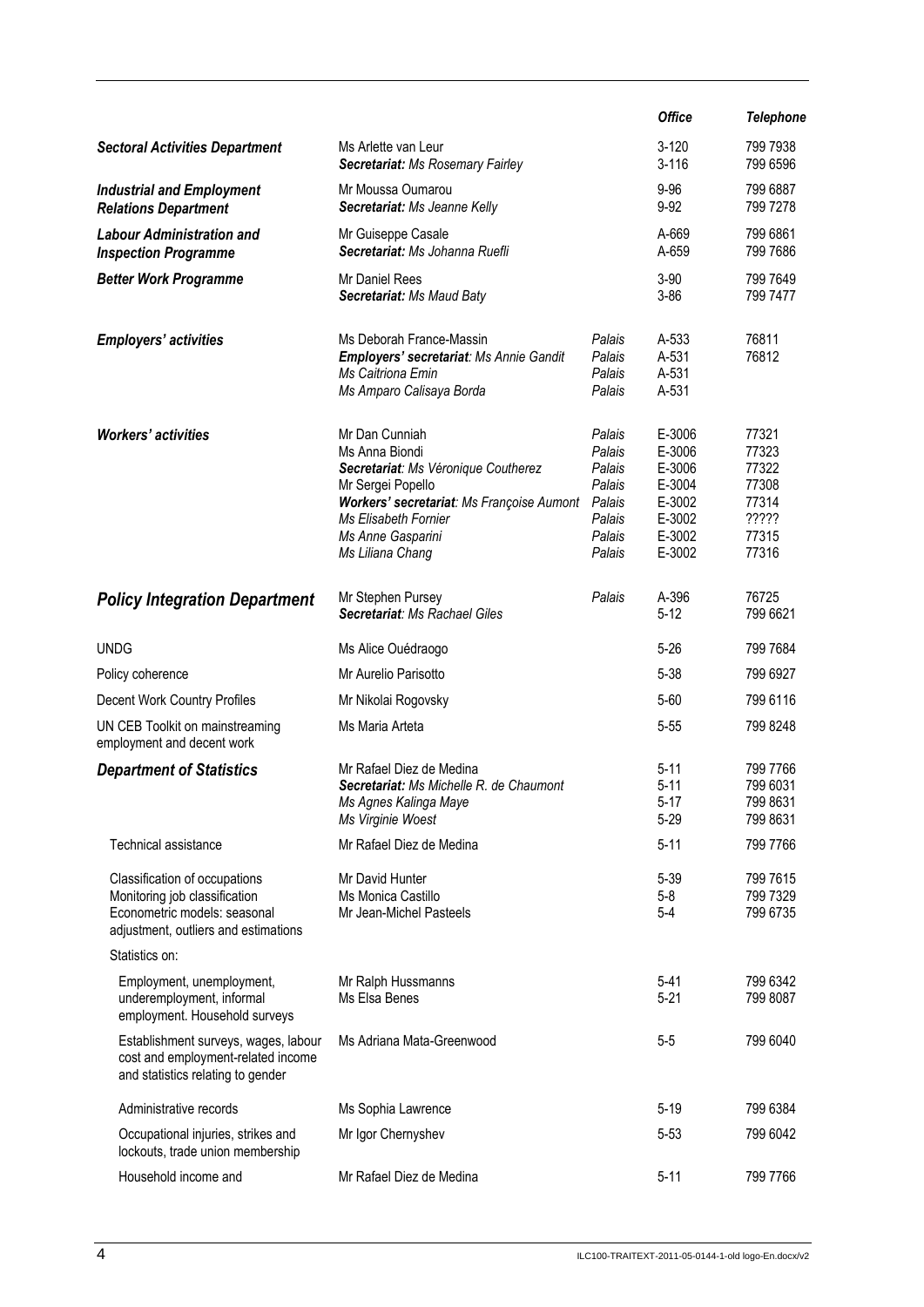|                                                                                             |                                                                                                                                                                            |                            | <b>Office</b>                                                  | <b>Telephone</b>                                   |
|---------------------------------------------------------------------------------------------|----------------------------------------------------------------------------------------------------------------------------------------------------------------------------|----------------------------|----------------------------------------------------------------|----------------------------------------------------|
| expenditure, training                                                                       |                                                                                                                                                                            |                            |                                                                |                                                    |
| Labour underutilization, quality of<br>work indicators                                      | Mr Igor Chernyshev                                                                                                                                                         |                            | $5 - 53$                                                       | 799 6042                                           |
| Decent work indicators                                                                      | Ms Monica Castillo                                                                                                                                                         |                            | $5 - 8$                                                        | 799 7329                                           |
| Consumer price indices,<br><b>MDG</b> indicators                                            | Ms Valentina Stoevska                                                                                                                                                      |                            | $5 - 29$                                                       | 799 6433                                           |
| Labour force projections,<br>comparable estimates of<br>economically active population      | Ms Monica Castillo                                                                                                                                                         |                            | $5 - 8$                                                        | 799 7329                                           |
| Working time, hours of work,<br>statistics relating to gender                               | Ms Sophia Lawrence                                                                                                                                                         |                            | $5 - 3$                                                        | 799 6384                                           |
| Database (LABORSTA)                                                                         | Ms Monica Castillo                                                                                                                                                         |                            | $5 - 8$                                                        | 799 7329                                           |
| Labour statistics documentation                                                             | Mr Thierry Grange                                                                                                                                                          |                            | $5 - 10$                                                       | 799 6330                                           |
| <b>Partnerships and development</b><br>cooperation                                          | Mr Juan Filipe Hunt Ortiz<br>Secretariat: Ms Angela Brown                                                                                                                  |                            | $7 - 150$<br>7-154                                             | 799 7292<br>799 8313                               |
| <b>External relations and partnerships</b>                                                  | Mr Juan Filipe Hunt Ortiz<br>Secretariat: Ms Sandra Heard                                                                                                                  |                            | $7 - 150$<br>$7 - 145$                                         | 799 7292<br>799 7815                               |
| Relations with international<br>non-governmental organizations                              | Mr Pierre Martinot-Lagarde                                                                                                                                                 |                            | 7-139                                                          | 799 6196                                           |
| <b>Development cooperation</b>                                                              | Mr Juan Filipe Hunt Ortiz<br>Ms Tita Prada Mantilla<br>Mr Peter Rademaker (Resource mobilization)<br>Secretariat: Ms Thelma Smith                                          |                            | $7 - 150$<br>$7 - 110$<br>7-146<br>$7 - 140$                   | 799 7292<br>799 8849<br>799 6934<br>799 7003       |
| <b>Regional Directors</b>                                                                   | Mr Charles Dan (Africa)<br>Ms Elizabeth Tinoco (Americas)<br>Ms Sachiko Yamamoto (Asia and the Pacific)<br>Ms Nada Al-Nashif (Arab States)<br>Ms Susanne Hoffmann (Europe) | Palais<br>Palais<br>Palais | A-819-821<br>R <sub>2</sub> -77<br>A-817<br>A-825<br>$8 - 120$ | 799 6054<br>799 6726<br>76905<br>76909<br>799 8108 |
| <b>International Training Centre</b><br>of the ILO (Turin Centre)                           | Ms Patricia O'Donovan, Executive Director<br><b>Secretariat: Ms Marion Simonis</b>                                                                                         |                            | $6-9$<br>$6-5$                                                 | 799 7016<br>799 6945                               |
| <b>Bureau for Gender Equality</b>                                                           | Ms Jane Hodges<br>Secretariat: Ms Jeanine Naused                                                                                                                           |                            | 10-68<br>10-70                                                 | 799 7147<br>799 7553                               |
| Gender audit and training of facilitators<br>ILO Action Plan for Gender<br>Equality 2010-15 | Ms Susan Maybud<br>Ms Adrienne Cruz                                                                                                                                        |                            | 10-65<br>$10 - 71$                                             | 799 7883<br>799 8053                               |
| International Institute for<br><b>Labour Studies</b>                                        | Mr Raymond Torres<br>Secretariat: Ms Maryse Grélard                                                                                                                        |                            | $10-12$<br>$10-12$                                             | 799 7908<br>799 8133                               |
| Management and<br>administration                                                            | Mr Joe Thurman (OIC)<br>Secretariat: Ms Isabelle Guy<br>Ms Sandrine Delamaison<br>Mr Mike Buchholtz                                                                        |                            | $1 - 101$<br>4-154<br>$1-93$<br>4-150                          | 799 6914<br>799 7634<br>799 8863<br>799 6277       |
| <b>Financial services</b>                                                                   | Mr Greg Johnson, Treasurer and Financial<br>Comptroller                                                                                                                    | Palais                     | A-598                                                          | 799 7336                                           |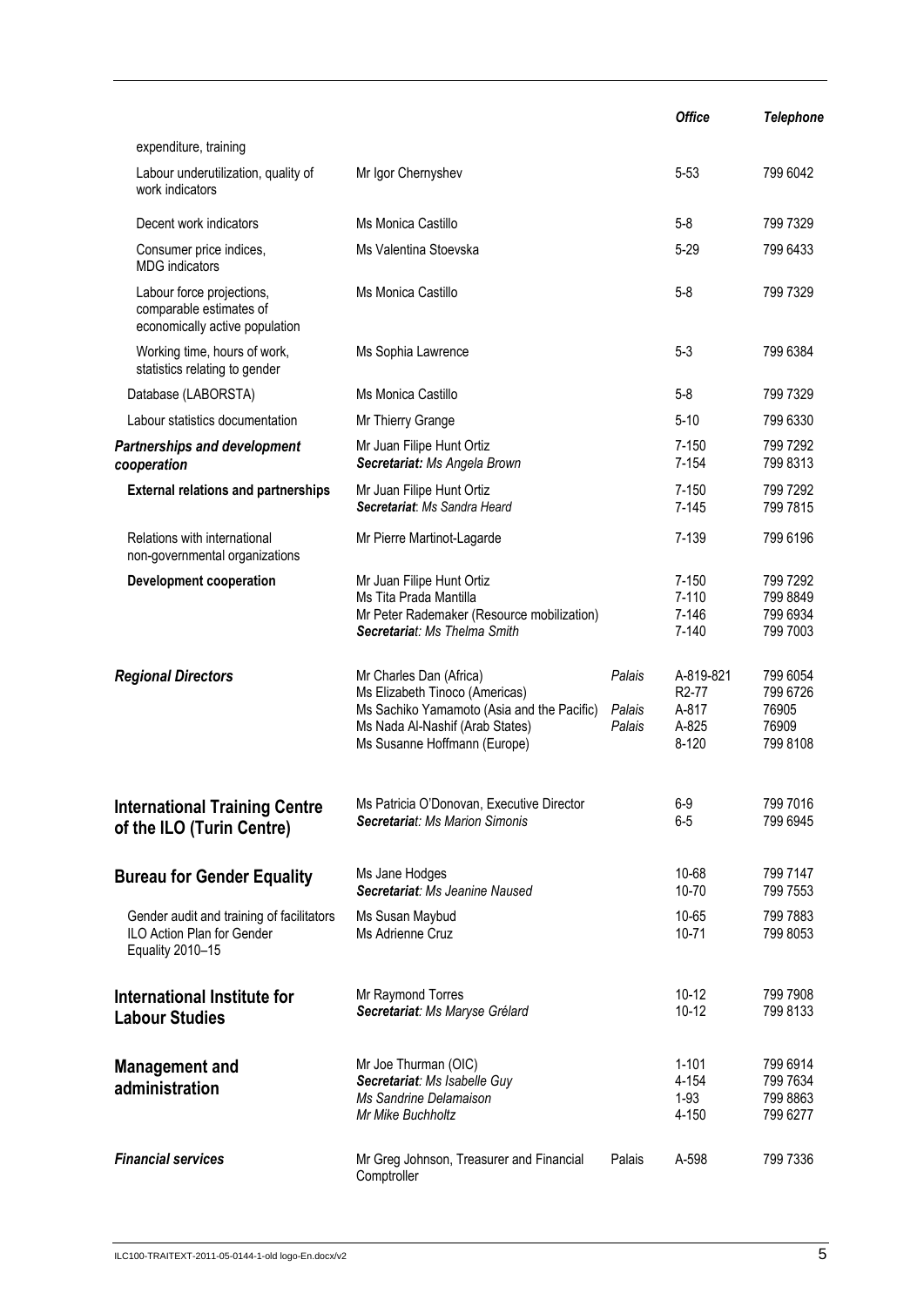|                                                                                |                                                                                                 |                  | <b>Office</b>                             | <b>Telephone</b>                 |
|--------------------------------------------------------------------------------|-------------------------------------------------------------------------------------------------|------------------|-------------------------------------------|----------------------------------|
|                                                                                | Secretariat: Ms Fiona O'Hanrahan                                                                |                  | A-598.1                                   | 799 6259                         |
| Contributions                                                                  | Mr José Vacca<br>Mr Fikri Gurzumar                                                              |                  | $3 - 153$<br>$3 - 141$                    | 799 7287<br>799 7347             |
| Payment authorizations                                                         | <b>BUDFIN</b> secretariat                                                                       |                  | 4-147                                     | 799 6542                         |
| <b>Department of Facilities Management</b>                                     | Mr Johan Hofmeijer                                                                              |                  | 7-9                                       | 799 6809                         |
| Building services (ILO building)                                               | Helpdesk (non-IT)                                                                               |                  |                                           | 113                              |
| <b>Central Services and Security</b>                                           | Ms Terry Powell<br>Secretariat: Ms Valéria Pennese                                              |                  | $7 - 10$<br>$7-8$                         | 799 6033<br>799 6777             |
| Communications and files                                                       | Mr Remo Becci                                                                                   |                  | R <sub>2</sub> -52                        | 799 8103                         |
| Security and Fire security                                                     | Mr Bernard Ducommun<br>Control room                                                             |                  | R <sub>2</sub> -36<br>R <sub>3-nord</sub> | 799 6002<br>799 8014<br>799 8015 |
| Please note that for any security and safety emergency                         |                                                                                                 |                  |                                           | 117/118                          |
| Information technology<br>and communications<br>(pcs, network, Internet, WIFI) | Mr Heinz Luebbe (OIC)<br>Secretariat: Ms Linda Roe<br><b>Servicedesk</b><br>servicedesk@ilo.org |                  | $1 - 128$<br>$1 - 152$<br>$1 - 117$       | 799 7975<br>799 8217<br>799 8888 |
| <b>Programming and management</b>                                              | Mr Joe Thurman<br>Secretariat: Ms Sandrine Delamaison<br>Ms Luciana Sperandio                   |                  | $1 - 101$<br>$1-93$<br>$1 - 89$           | 799 6914<br>799 8863<br>799 8279 |
| <b>Evaluation</b>                                                              | Mr Guy Thijs<br>Secretariat: Ms Evelyne Murcia-Paes                                             |                  | $7-33$<br>$7 - 29$                        | 799 7393<br>799 6372             |
| Programme evaluation                                                           | Ms Carla Henry<br>Mr Francisco Guzman<br>Mr Craig Russon                                        |                  | $7-23$<br>$7 - 27$<br>$7 - 25$            | 799 7055<br>799 7236<br>799 7310 |
| Human resources                                                                | Ms Telma Viale<br>Secretariat: Ms Caroline Aparicio                                             |                  | $4 - 11$<br>$4 - 9$                       | 799 7801<br>799 6244             |
| Policies                                                                       | Mr Juan Llobera                                                                                 |                  | $4 - 10$                                  | 799 6658                         |
| Staff resourcing                                                               | Mr Marc Fillieux                                                                                |                  | $4 - 71$                                  | 799 6737                         |
| Compensation                                                                   | Ms Pastora Hernandez                                                                            |                  | $3 - 70$                                  | 799 7156                         |
| <b>SHIF</b>                                                                    | Mr Clifford Kunstler                                                                            |                  | $3 - 73$                                  | 799 7464                         |
| <b>PENSIONS</b>                                                                | Ms Colleen McGarry                                                                              |                  | $3 - 40$                                  | 799 7407                         |
| Health services                                                                | Dr Jacqueline Hardiman                                                                          |                  | $5 - 155$                                 | 799 7134                         |
| Acting Social Welfare Officer                                                  | Mr Alexandre Zénié                                                                              |                  | $3 - 58$                                  | 799 8237                         |
| ILO communications and<br>public information                                   | Mr Michael Henriques<br>Secretariat: Ms Stéphanie Malnuit                                       | Palais<br>Palais | A-644<br>A-641                            | 76702<br>76700                   |
| Press office information                                                       | Mr Tom Netter - Ms Corinne Perthuis                                                             | Palais           | A-561                                     | 76818                            |
| Audiovisual office                                                             | Ms Karen Naets-Sekiguchi                                                                        | Palais           | A-561                                     | 76890                            |